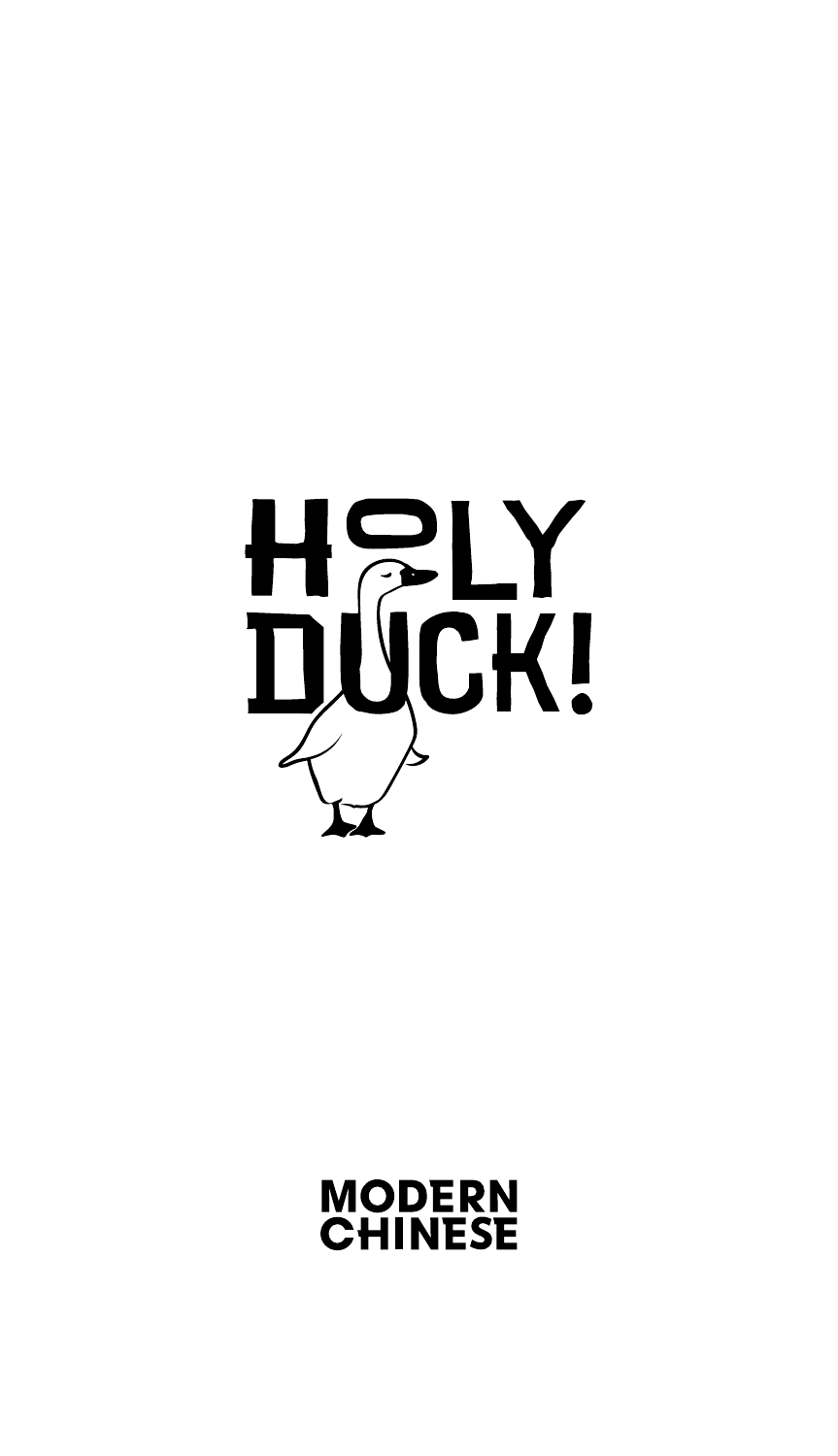## **DAILY LUNCH SPECIALS**

| <b>MONDAY</b><br><b>SWEET &amp; SOUR PORK RICE SET</b> | \$13.8 |
|--------------------------------------------------------|--------|
| <b>TUESDAY</b>                                         | \$13.8 |
| <b>PRAWN MEAT AND SCRAMBLED EGG RICE SET</b>           |        |
| <b>WEDNESDAY</b>                                       | \$13.8 |
| <b>BLACK PEPPER WAGYU BEEF RICE</b>                    |        |
| <b>THURSDAY</b>                                        | \$13.8 |
| <b>SATAY CHICKEN RICE SET</b>                          |        |
| <b>FRIDAY</b>                                          | \$13.8 |

**MONGOLIAN LAMB RICE SET**

**\$17 combo**

Upgrade to a combo with a choice of soft drink and salad for just \$3.20

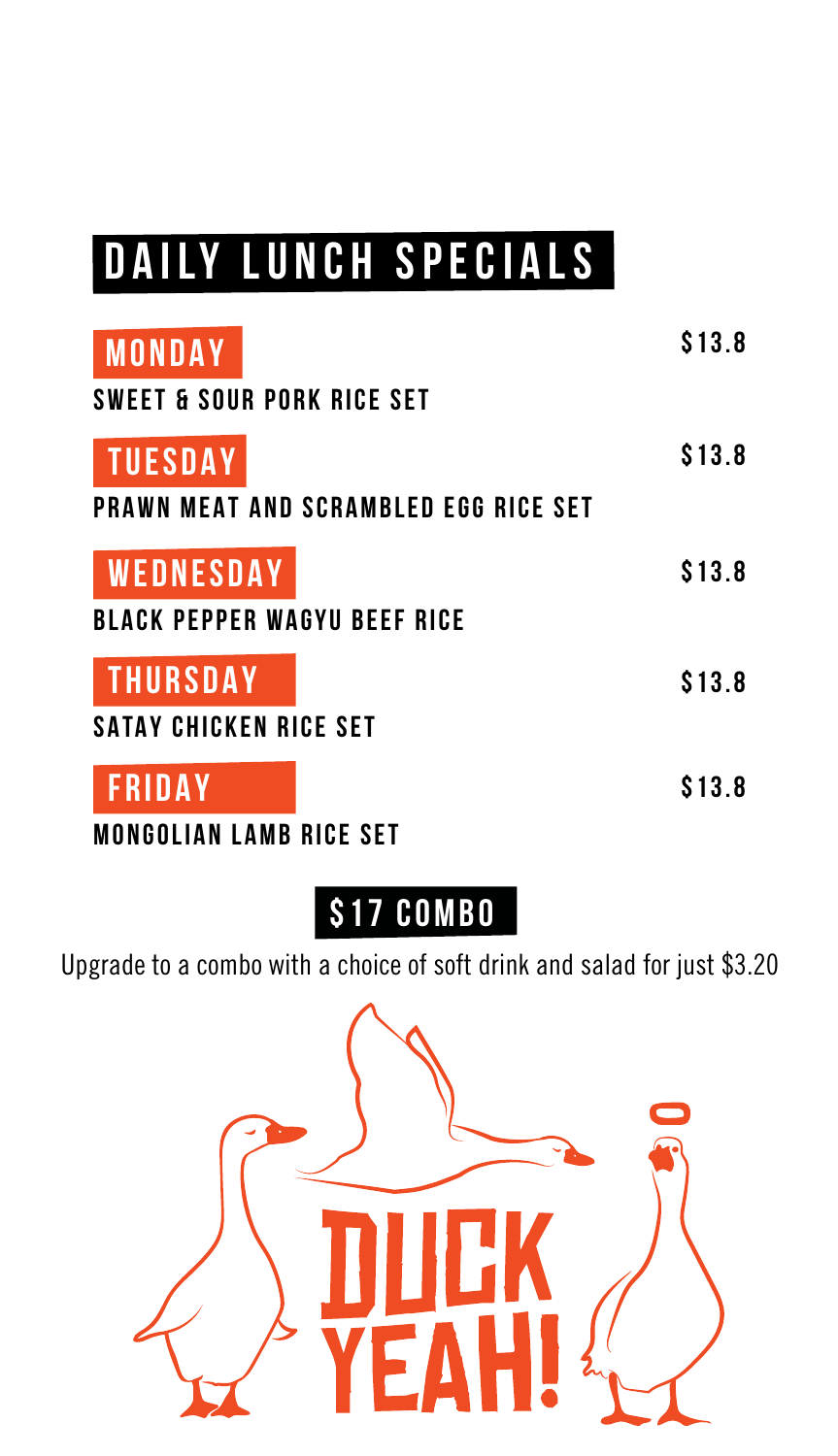## **BURGER MEALS**

#### **SERVED WITH A SIDE OF FRIES & SEASONAL SALAD**

| WHAT THE DUCK! BURGER                 | \$19 |
|---------------------------------------|------|
| roast or crispy Holy Duck!, cucumber, |      |
| lettuce and hoisin sauce.             |      |

### **CRAZY CHICK BURGER** \$15

crispy chicken with sriracha mayo sauce with cucumber & lettuce.

| <b>BUNS OF SQUEAL!</b>                     | <b>S17</b> |
|--------------------------------------------|------------|
| steamed bao with braised pork belly,       |            |
| mustard pickles, homemade honey mustard    |            |
| sauce, topped with fried onion. (2 pieces) |            |
| EDGY VEGGIE BAO                            | \$16       |

mushrooms & vegetables encased in a steamed bao with fried onions (V) (2 pieces)

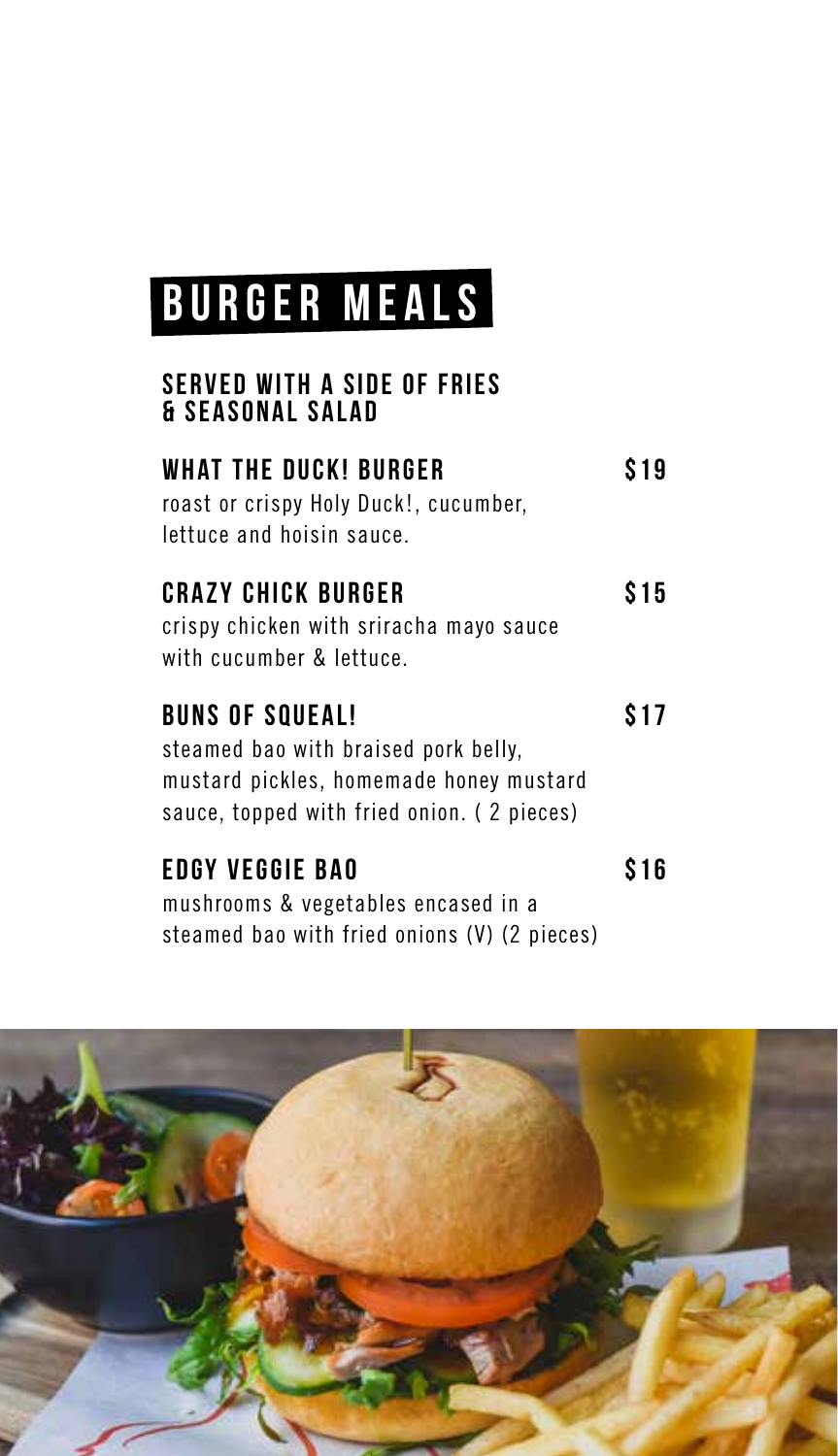## **ROAST & BBQ RICE MEALS**

### **SERVED WITH JASMINE RICE & SEASONAL SALAD**

| ROAST HOLY DUCK!                                                                                                            | \$20 |
|-----------------------------------------------------------------------------------------------------------------------------|------|
| with signature duck sauce.                                                                                                  |      |
| CRISPY FRIED SHANTUNG CHICKEN<br>with ginger, coriander, shallots, chilli &<br>garlic in a sweet black vinegar sauce. (GFO) | S 18 |

| <b>CARAMELISED SWEET</b>                 | \$17 |
|------------------------------------------|------|
| <b>&amp; STICKY BBO PORK</b>             |      |
| glazed with special housemade bbg sauce. |      |

| <b>CRISPY CRACKLING</b> | S19 |
|-------------------------|-----|
| <b>ROAST PORK BELLY</b> |     |
| with hot mustard sauce. |     |

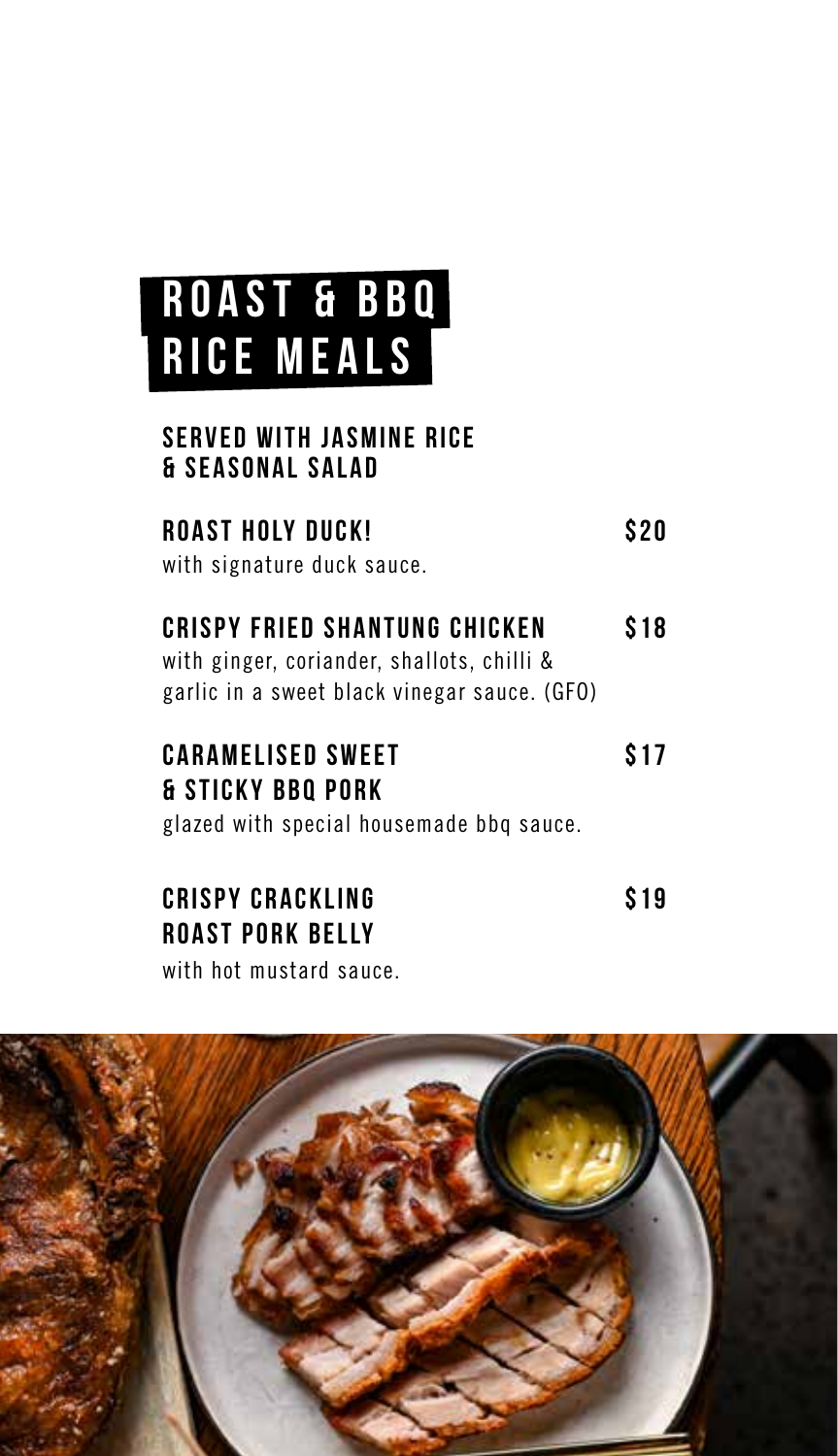## **HAND HELD SELECTION**

| <b>DUCKEN DELICIOUS PANCAKES</b><br>roast Holy Duck!, cucumber, shallot<br>& hoisin sauce. (2pcs)                                                | S 10 |
|--------------------------------------------------------------------------------------------------------------------------------------------------|------|
| DUCK YEAH SPRING ROLL<br>roast Holy Duck! & mushroom with<br>chilli plum dipping sauce. (2pcs)                                                   | S 12 |
| <b>BUNS OF SQUEAL!</b><br>steamed bao with braised pork belly,<br>mustard pickles and homemade honey<br>mustard sauce, topped with fried onions. | S8   |

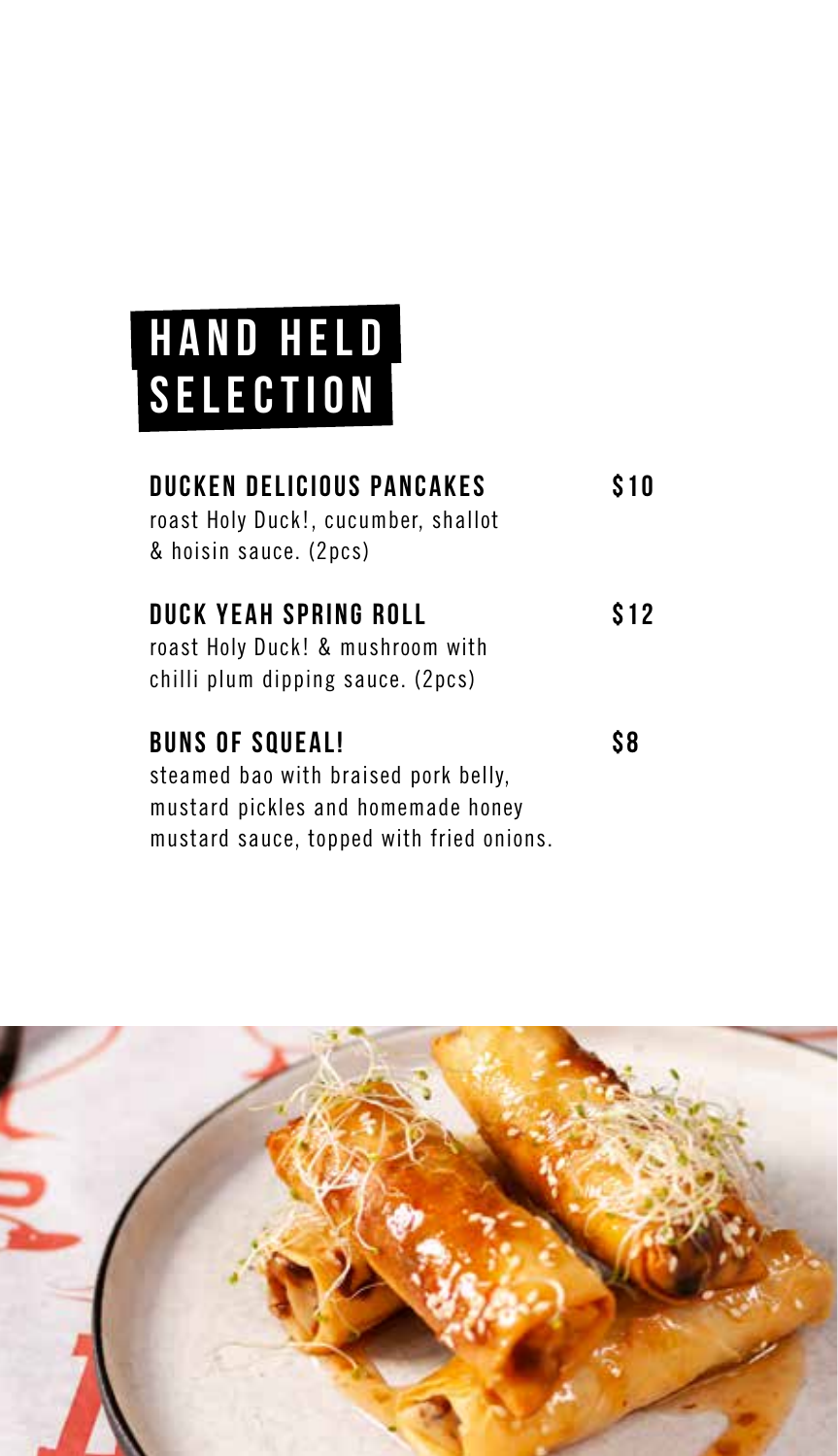## **STIR FRIED**

| <b>STIR FRIED SEASONAL VEGETABLES</b><br>with snow peas and baby corn (V) (GF)                                                                  | \$22  |
|-------------------------------------------------------------------------------------------------------------------------------------------------|-------|
| STIR FRIED RICE NOODLES<br>with wagyu beef, bean sprouts, chives & sesame.                                                                      | S 26  |
| ROAST HOLY DUCK! FRIED RICE<br>with snake beans, mustard seeds & shallots<br>(V & GF available)                                                 | \$23  |
| TOM YUM CHICKEN FRIED RICE<br>wok fried fragrant jasmine rice with diced<br>chicken, cherry tomatoes & Thai basil.                              | S 2 2 |
| YANGCHOU FRIED RICE<br>with BBQ pork, crispy pork belly, mixed<br>seasonal vegetables & egg. (V available)                                      | S 2 0 |
| <b>VERMICELLI WITH PRAWNS</b><br>vermicelli noodles wok-fried in a<br>Singaporean-style curry sauce with king<br>prawns, red cabbage & chicken. | \$25  |

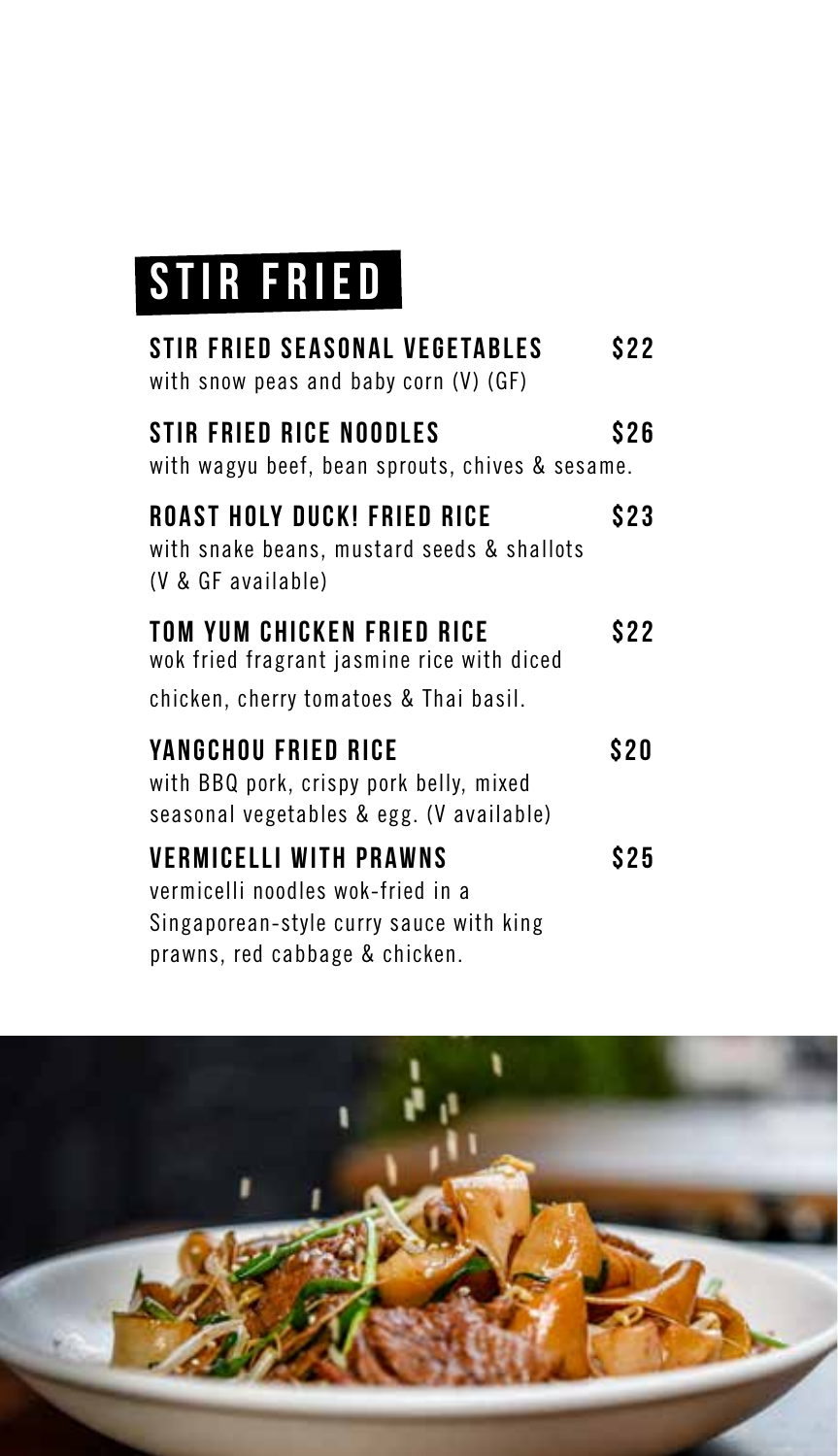## **SALAD BOWLS**

### **DUCK YEAH \$18**

duck, cherry tomatoes, edamame beans, sweetcorn, cucumber, barley & quinoa, topped with scallions & sweet chilli plum sauce. (GFO)

### **GREEN LOVER \$15**

cherry tomatoes, edamame beans, sweetcorn, cucumber, oyster & shitake mushroom, barley & black rice, topped with nori & mayonnaise sesame sauce(GFO)

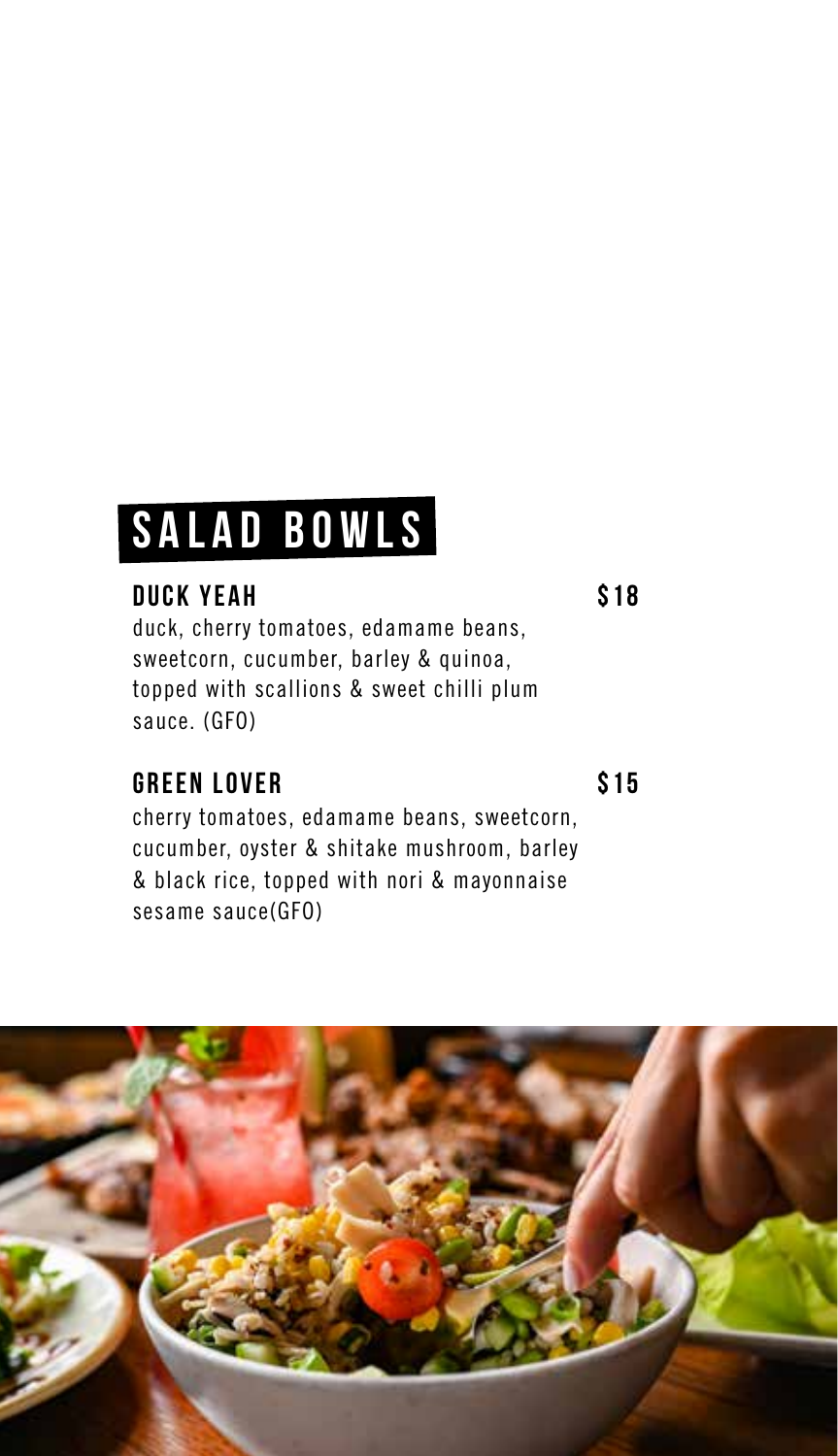## **SIDES & SMALL PLATES**

|                                                                                               | SMALL | LARGE |
|-----------------------------------------------------------------------------------------------|-------|-------|
| LOTUS ROOT CHIPS<br>with nori powder & sriracha mayo<br>sauce (V)                             | S8    | \$12  |
| <b>SHOESTRING FRIES</b><br>with tomato sauce (GF)                                             | \$6   | \$10  |
| POPCORN CHICKEN<br>with lemon mayo & shallots                                                 |       | \$16  |
| PICKLED VEGETABLES<br>cucumber, radish, white daikon & carrots. (V)                           |       | \$8   |
| <b>ASIAN SALAD</b><br>with seasonal salad & cherry tomatoes in<br>honey mustard dressing. (V) |       | \$10  |
| <b>JASMINE RICE (v)</b>                                                                       |       |       |